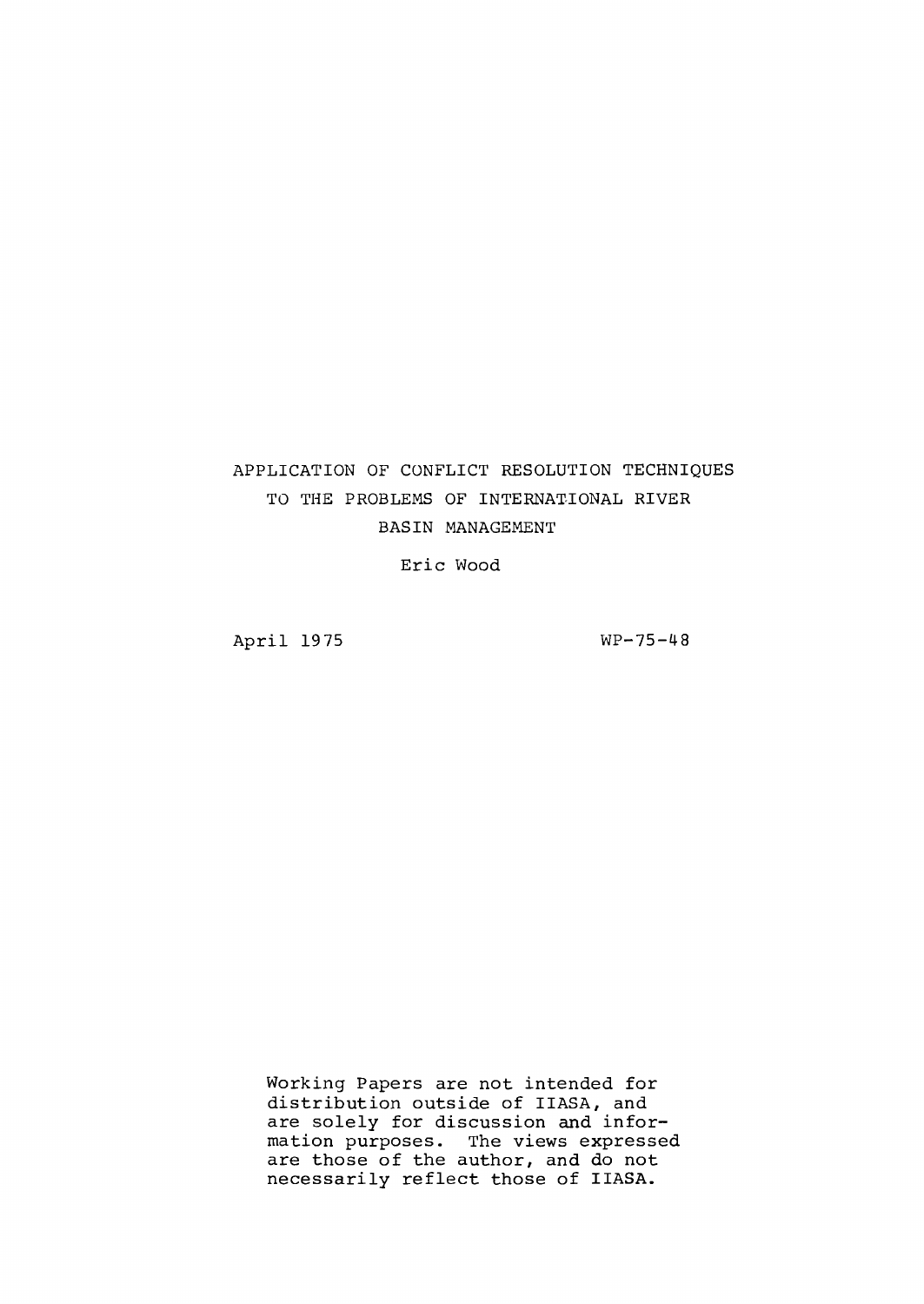$\epsilon$  $\star$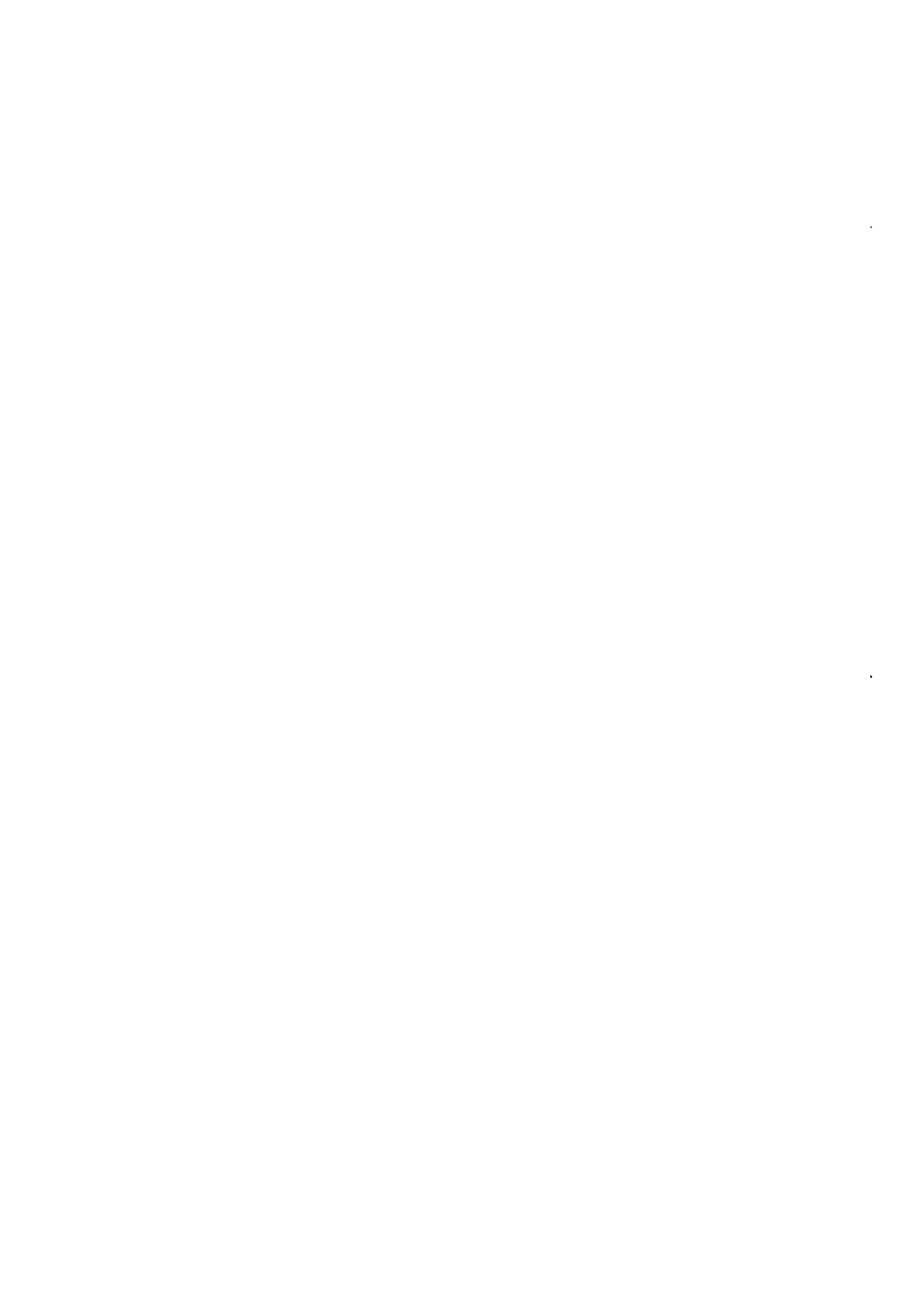#### APPLICATION OF CONFLICT RESOLUTION TECHNIQUES

#### TO THE PROBLEMS OF INTERNATIONAL RIVER

BASIN MANAGEMENT

## SUMMARY OF PROPOSED RESEARCH

The objective of the propsed research is to bring recent, advanced techniques of hydrologic modelling, optimization and conflict resolution, within <sup>a</sup> decisiontheoretic framework to bear upon problems of international water resource management. The proposed research contains two parts: a theoretical development of analytical tools of conflict resolution and decision analysis as they apply to water resource problems, and <sup>a</sup> case study of their application to a large scale international water resource system with existing development conflicts.

The need for cooperation in the development and management of international river basins has long been recognized (Chapman, 1963, Rogers, 1969). The international basin forms an indispensable hydrologic unit when water resource developments are undertaken. It is of extreme importance to the parties involved that the consequences of such actions within the basin be fully analyzed. The difficulties in specifying the hydrologic consequences of various development plans, quantifying economic and social benefits to each country, and the criteria upon which various competing development plans would be evaluated will be investigated fully during the proposed research. The research is establishing tradeoffs between riparian countries which can then be used in resolving resource conflicts and establishing efficient joint development plans.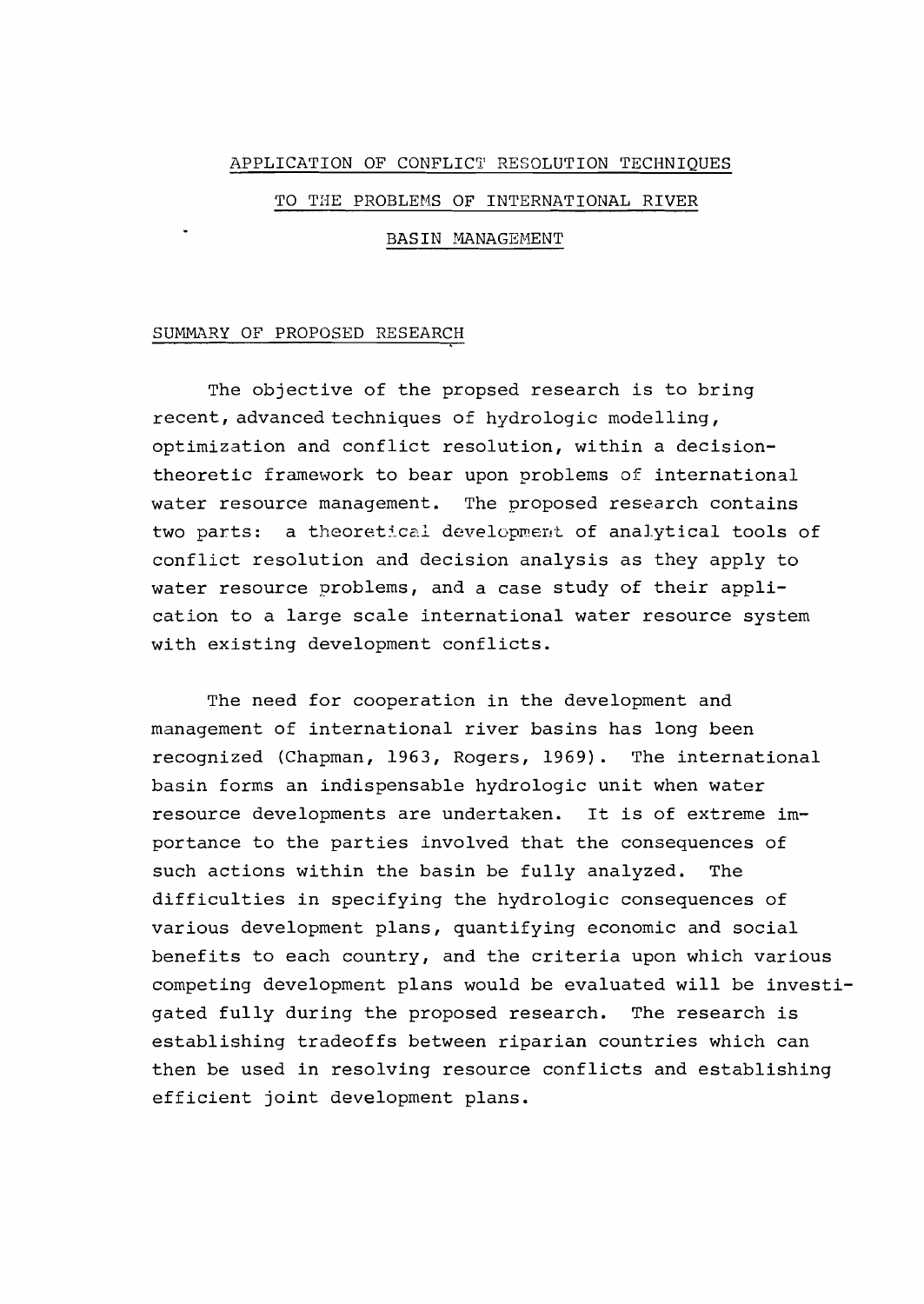Our motivation arises from the knowledge that continued research will reduce the above problems, and that the proposed research will add significantly to concepts of basin wide planning on international rivers, with application in regions where the sharing of water resources occurs. Furthermore, techniques developed under this research should apply, in general, to other problems of international resource conflicts. Examples such as high seas fisheries (salmon and whale), seabed mineral resources and Antartic land use are three areas outside of water resources which, at the moment, are the subject of negotiation and conflict among nations.

The proposed research will emphasize techniques that can be effectively applied. For this reason, the case study problem is of great importance to the success of the research effort. One proposed case study for the demonstration of these techniques is an area of the Tisza River, whose basin is shared by five riparian countries. Developments are occuring within these countries (such as the construction of flood levees) which have severe and unconsidered effects upon adjoining countries. Joint development within the Tisza Basin may be possible which would result in greater aggregate benefits within the basin as a whole than individual developments provide. Further, individual planning may and does lead to conflict regarding artificial changes in the quantity and temporal distribution of the water resources. The Tisza basin presents an excellent vehicle to demonstrate that basin wide planning techniques and resource sharing could reduce such conflicts and result in greater benefits for the river basin as <sup>a</sup> whole. It is not the purpose of the case study to formulate actual planning policies, rather the case study will be of a descriptive nature for the demonstration of basin wide planning techniques as they could apply to any river basin.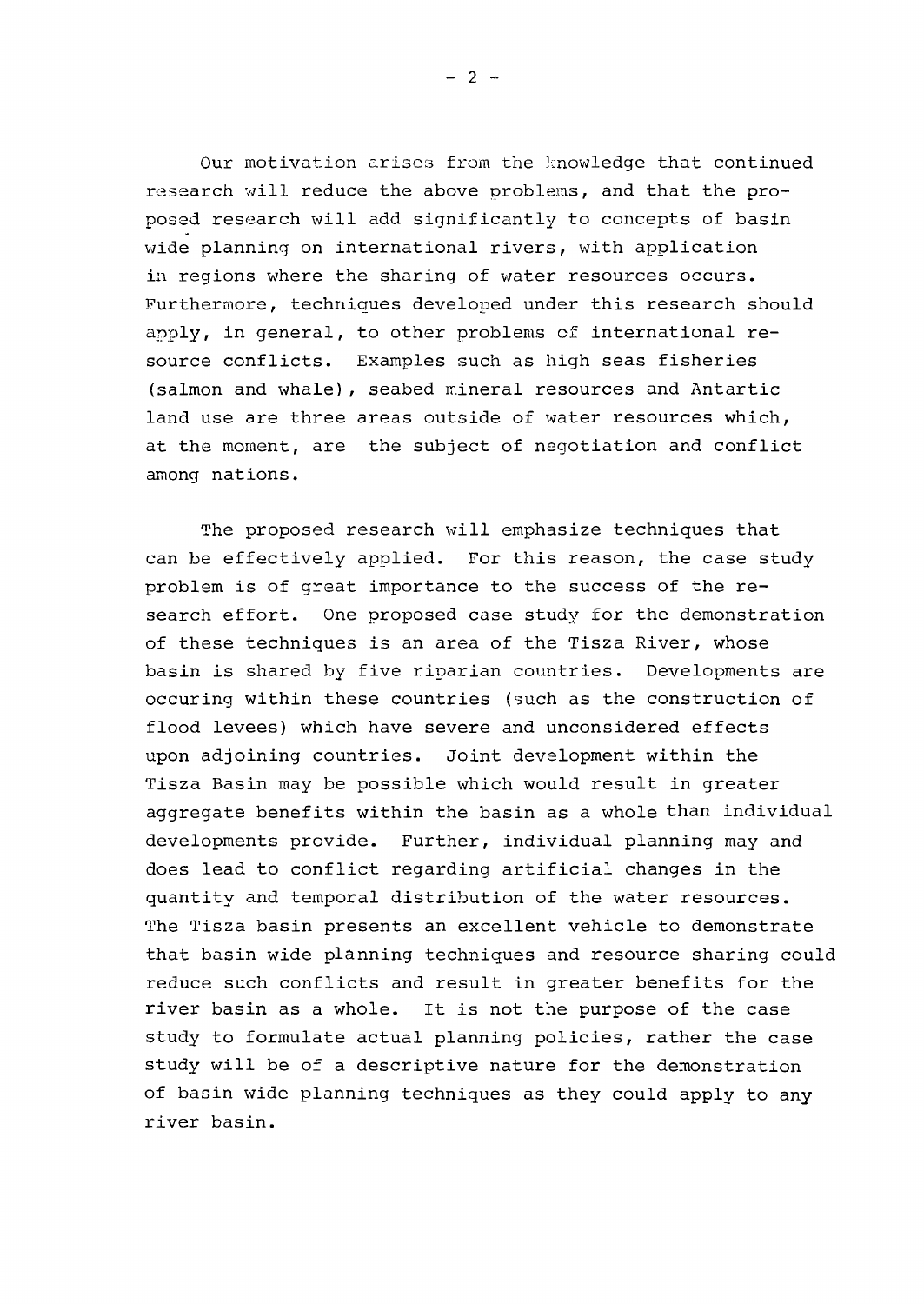#### RESEARCH PLAN

## Theoretical developments and problem description

Water resource development of international or interregional river basins are rarely very efficient due to the physical nature of the river basin and to the inherently myoptic view of each political group. Each group will try to maximize his own utility irrespective of what other users are doing.

Such piecemeal development plans do not take into account the impact that developments in one region have on other adjoining regions. Furthermore, such individual development may foreclose economically efficient options either to the basin as a whole or to another riparian region.

Consider, for example, <sup>a</sup> river shared by two countries. Country A, the upstream country, decides to build a levee system rather than a flood storage reservoir for protection against floods. On economic grounds, the levee system was the dominant strategy. For country B, the downstream country, the building of the levee system by A will have an adverse impact - it will lead to larger flood peaks and additional flooding. Thus to maintain the status quo B must build flood levees. Had <sup>A</sup> built the reservoir, the impact to <sup>B</sup> would have been of a positive nature--water that would otherwise have gone downstream would have been stored. Although the increased benefit to <sup>B</sup> is difficult to evaluate without complex hydrologic models, there is <sup>a</sup> substantial possibility that this difference would more than compensate <sup>A</sup> for electing reservoirs over levees, and thus yielding a positive aggregate benefit. So, joint development of the upstream reservoir, would be to the mutual benefit of both countries. Questions of evaluating impact and benefit and criteria for sharing of costs and operating the system require extensive application of models and techniques that will be developed under this research proposal.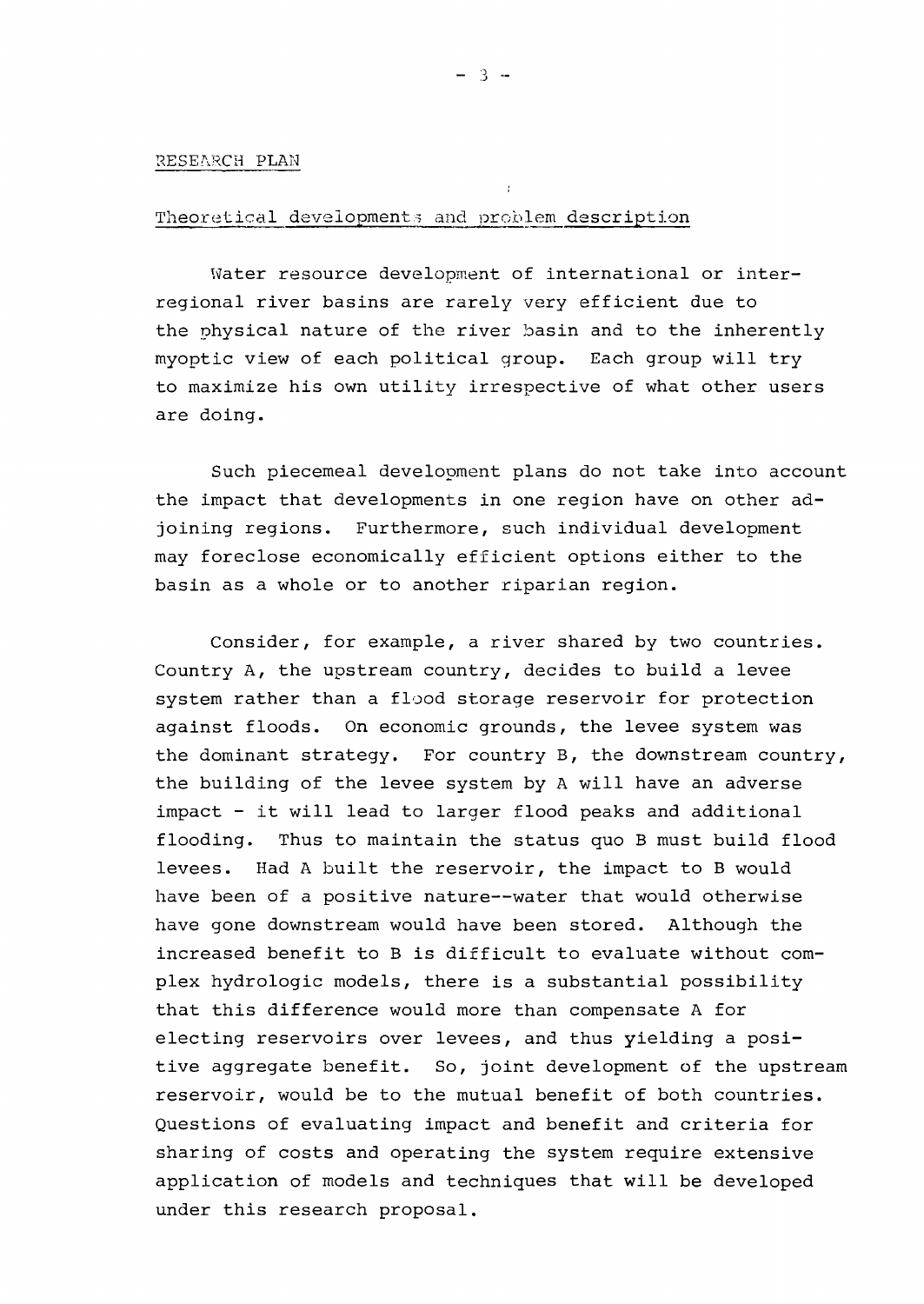#### Some previous approaches

One of the approaches for planning and management of international basins is to develop the impact due to basin wide planning in the hopes of achieving basin wide efficiency. Thus Rogers (1969) used an optimization model for the lower Ganges and the Brahmaputra basins which are shared by India and Bangladesh. His optimization model vas a deterministic linear programming model of the following conceptual form:

Max Net Benefits

Subject to 1) Technical Constraints 2) Policy Constraints

The policies included among others, each country making separate plans, joint plans but separate budgets, and joint development and joint budget. Figure <sup>1</sup> shows the geometric representation of the payoff to each country. While Roger's work demonstrated that system analysis techniques can be utilized in the study of conflicts in international basins, his analysis represents only <sup>a</sup> preliminary attempt at handling the complexity of such problems and there are two significant facets of his work that require much further development. One is the complex stochastic nature of water resource systems which is critical when the reliability of the system is important or when the countries are risk adverse to particular outcomes. The other extension is techniques for identifying an overall agreement from within the efficient set (as identified in the payoff diagram). There are <sup>a</sup> number of techniques in the literature of game theory and conflict resolution whose applicability to international river basins will be investigated.

In general, an international basin management scheme is faced with:

1) a number of regions or countries sharing the basin, each with its own multiple objectives

 $- 4 -$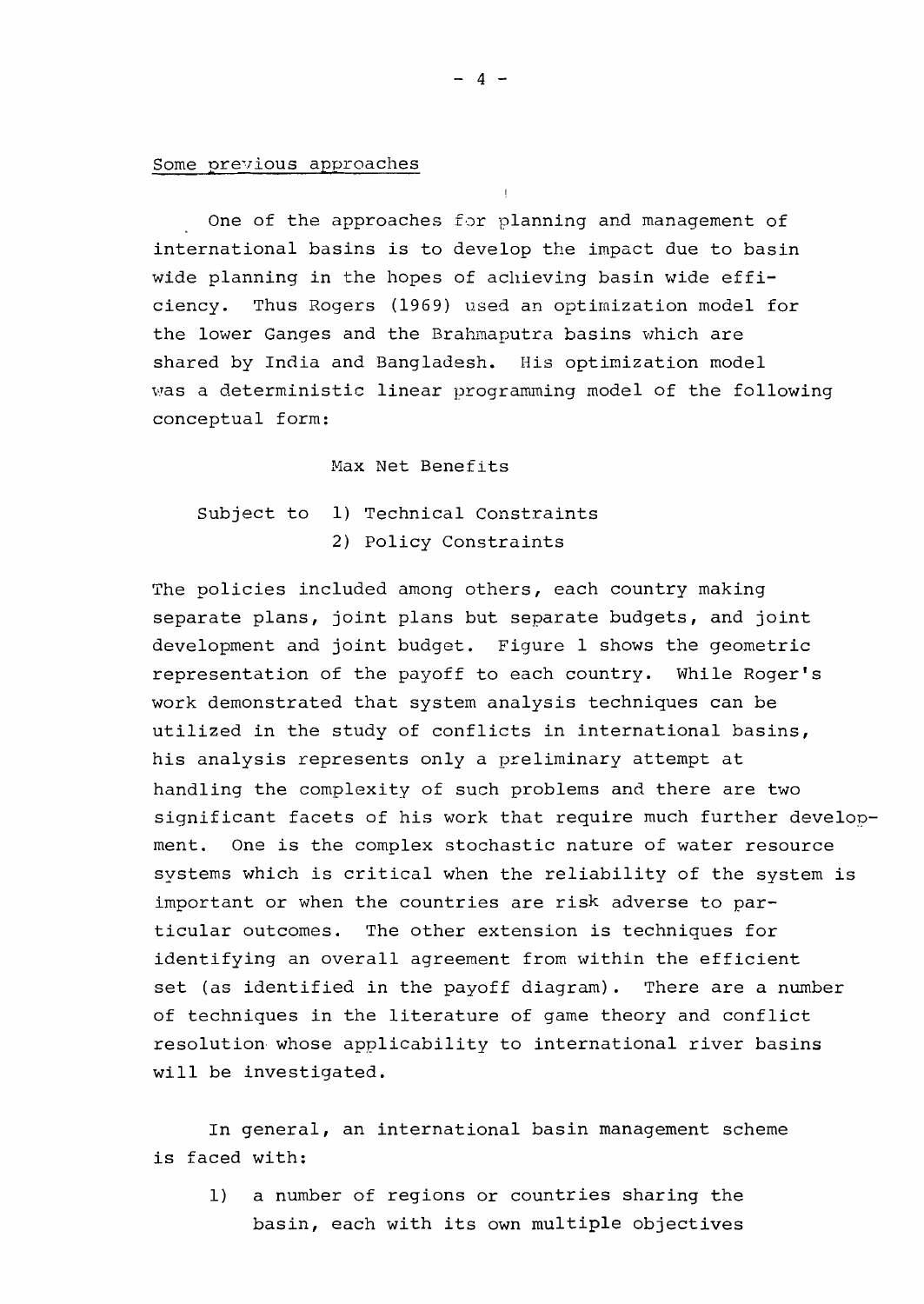

## Development plans:

- Joint optimal development, separate budgets  $\mathbf{A}$
- Optimal upstream plan (India, )followed by  $\mathbf{B}$ optimal downstream plan (Bangledesh)
- Optimal joint development, joint regional budget  $\mathsf{C}$
- Optimal upstream plan, downstream does nothing  $\mathbf D$
- No development  $\mathbf E$
- Upstream does nothing, downstream makes optimal  $\mathbf{F}% _{0}$ plan

Figure 1: Geometric representation of two-person nonzero-sum game (after Rogers, 1969)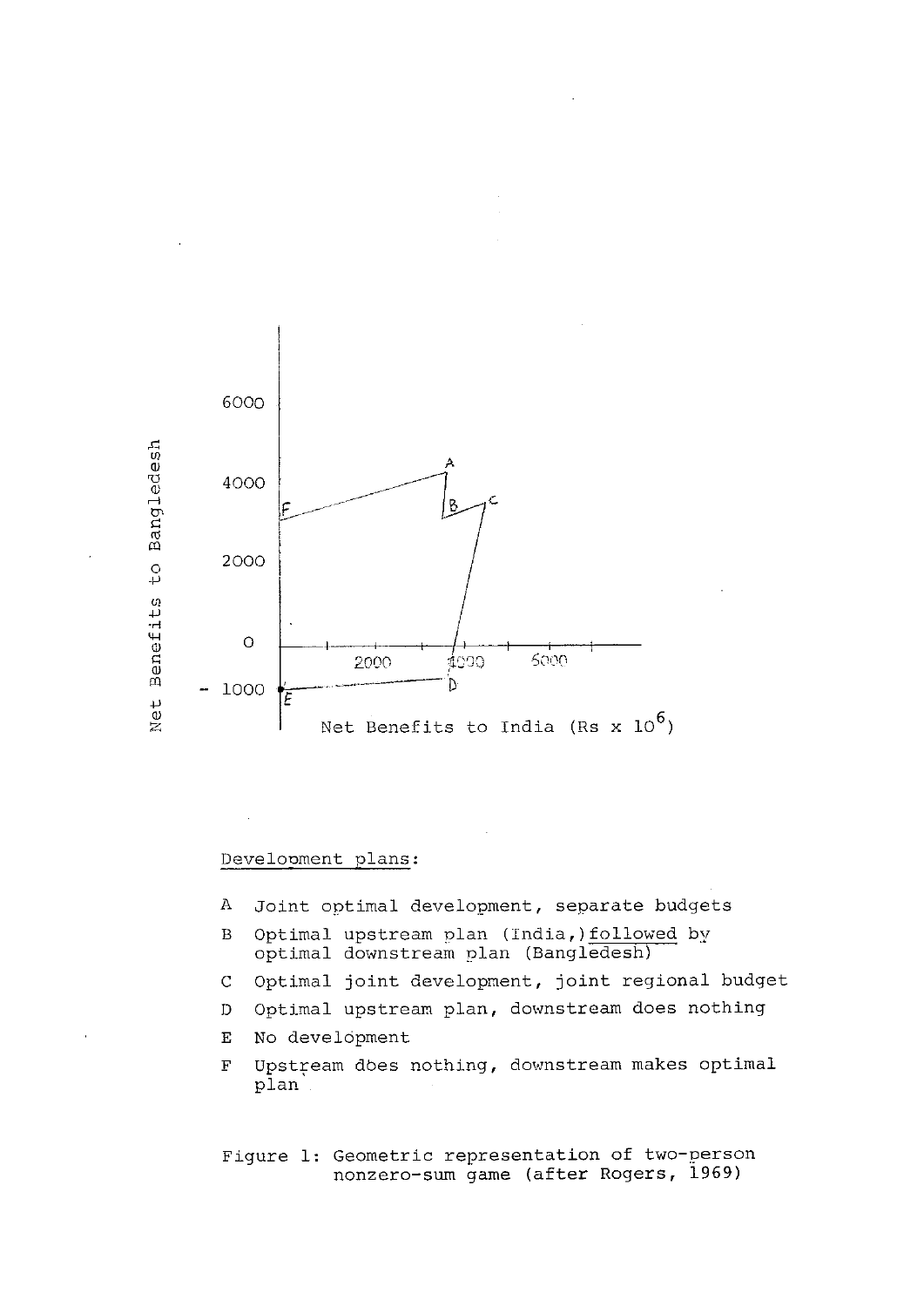and utility functions

2) the uncertainties in the impacts of project development with respect both to hydrologic impacts and time-stream of benefits.

Hipel et.al. (1974) analyze water resource conflict through metagame theory. This approach is most productive if one starts with <sup>a</sup> particular development plan that is on the technically efficient frontier (paretooptimal). The heuristic algorithm of metagame analysis takes one group and sees if they can make <sup>a</sup> unilateral improvement to another development plan. This new development plan is then studied for stability not only by the group that put forward the improvement but also for the other groups. The analysis iterates between consideration of new development plans and consideration of political acceptability until <sup>a</sup> stable solution is found (a lower bound on stability could be thought of as unilateral action). The application of this technique to some simple problems indicates that it may be <sup>a</sup> useful technique, especially in initial stages of conflict analysis, in generating discussion among groups on their respective preferences towards development plans. This occurs because the algorithm considers the utility function for each group during the stability analysis phase.

Another more rigorous approach to conflict resolution in water resources has been suggested by Suzuki and Nakayama (1974). They formulate the problem as a cooperative game in the characteristic function form to find an acceptable assignment of costs and benefits among participants. They employ the nucleolus concept of game theory after Schmeidler (1969) and apply the technique to <sup>a</sup> water resources problem in Japan. Again, they start from a Pareto-optimal solution for the whole basin and find the nucleolus of the game <sup>j</sup> *<sup>i</sup>* that is, an acceptable division of the extra benefits due to cooperation.

 $-5 -$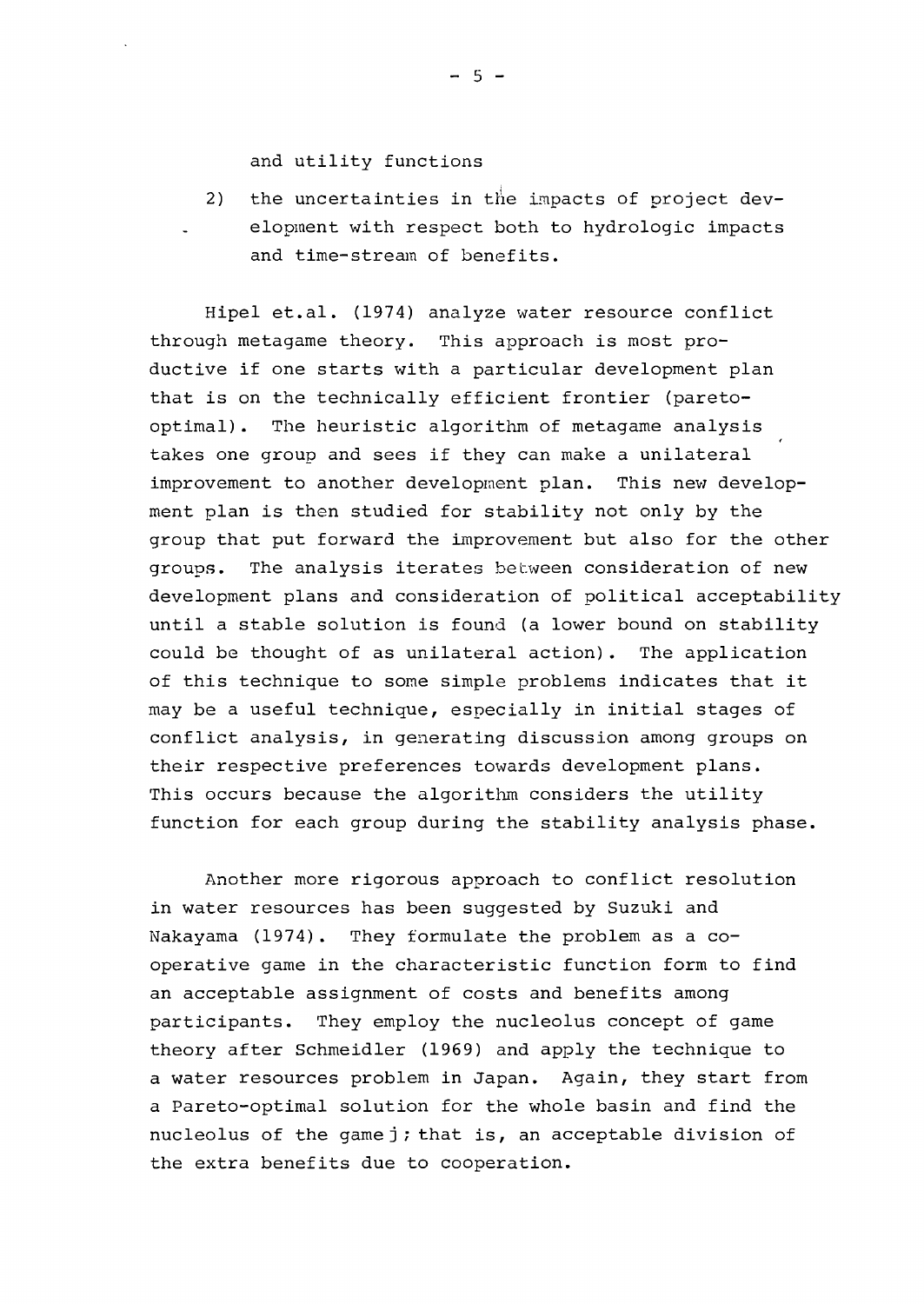The determination of efficient development plans as <sup>a</sup> starting point for bargaining ,is an important concept in the analysis of international water resource problems. This principle was firmly embedded within the Columbia River Treaty (see Krutilla, 1967) as General Principle No. <sup>2</sup> (International Joint Commission, 1959). This principle stated that cooperation in the development of the Columbia River basin must result in greater benefits to each country when compared to the potential aggregate by independent action. The main mechanism used in the Columbia River Treaty to encourage Canada to build projects beneficial to the United States was side-payments. The determination of the magnitude of side-payments is often complicated since the (certain) payments are for a future, stochastic time-stream of benefits for which each country has some utility. The Nash bargaining point (see Luce and Raiffa, 1957) is.one procedure to determine the size of these payments but there is need for continued research on this topic.

## Decision analysis framework

Within the framework of even a modest case study, the size of the problem may quickly expand to <sup>a</sup> level where the basic issues are hidden. To avoid this, the proposed research will embody the conflict resolution problem within <sup>a</sup> general decision analysis framework. The major benefits of using a decision analysis framework are:

- 1) it presents clearly the proposed developments and all of their possible impacts.
- 2) it often reveals secondary effects that may not be intuitive and obvious,
- 3) it makes the various political groups state explicitly their assumptions and their probability assessment of various occurrences,

 $- 6 -$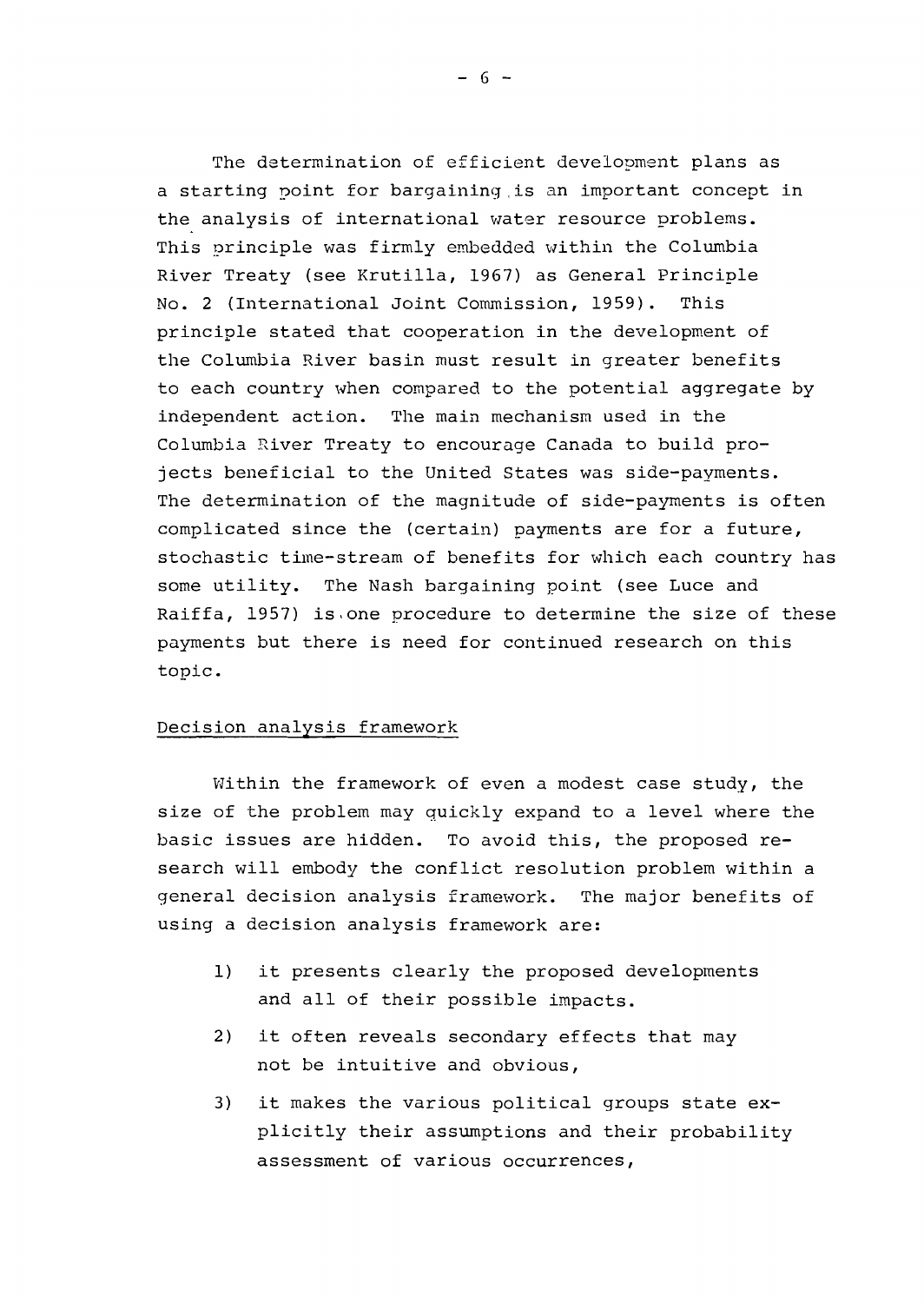and

4) it forms a basis of communication among groups and with outside colleagues interested in the problem.

The decision analysis framework is complementary to the planning tools of optimization models, simulation models of physical and economic systems and models for national and regional economic impact analyses. For cooperative bargaining it presents a clear framework from which mutually agreeable joint development plans can be formulated.

#### Proposed case study: Scope

The Tisza River basin provides an excellent case study area in which the results of the research can be applied. Due to the complex, hydrologic characteristics of the basin, many options for cooperative management exist which result in benefits of different forms: reduced cost of development, increased benefits from existing development, higher reliability of water supply, and reduced risk from floods. At present, it is envisioned that the proposed case study will concentrate on only <sup>a</sup> portion of the basin, even though it is hoped that all of the riparian countries will be interested in the study. The COMECON is currently preparing a 'Master Plan of Long Range Development or the Tisza Basin'. Due to the sensitive political nature of the problem, it is not the purpose of the proposed case study to, in any way, interfere with, or supplement any existing studies or negotiations in progress. Rather, the study would serve as a descriptive case study in which the techniques of conflict resolution are analyzed, as they could be applied to any river basin.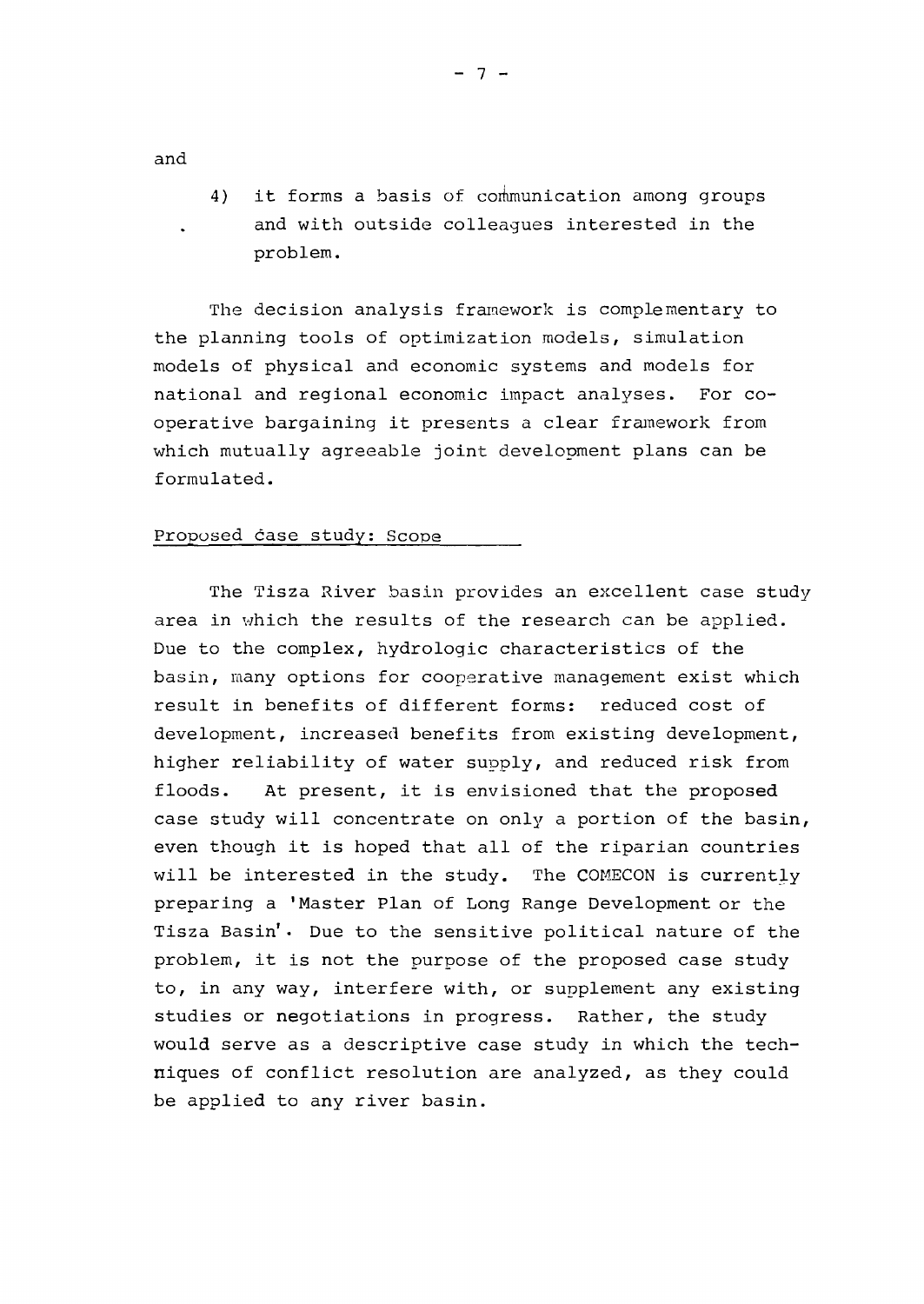## Proposed case study: Description

The waters of the eastern pact of the Carpathian basin are collected and conveyed to the Danube River by the Tisza River. The catchment area of the Tisza is about 157,000  $km^2$ and is shared by five riparian countries; the U.S.S.R., Czechoslovakia, Romania, Hungary and Yugoslavia, as shown in Figure 2. The Tiza River basin can be almost equally divided up into an upper catchment area, with elevation ranging from 200 to 2,000 meters, and a lower catchment or plain area under the 200 meter contour.

The percentage of the catchment in each country is shown in Table 1. The climate is of the typical continental character with a wide temperature range throughout the year. The average precipitation varies greatly within the basin with about  $1,000$  mm falling in the upper basin and 500 mm in the lower basin. The ratio of potential evaporation to precipitation, which significantly influences agricultural production, ranges from 1.2 to 1.4 in the lower basin.

## Proposed case study: Development conflicts

The water management problems are more complicated in the lower part of the basin which is often subjected to severe floods in the spring from the combination of intense rainfall and melting snow and to draught conditions in the summer. Figure 3 shows the distribution of water supply and demand throughout the year in the Hungarian part of the lower basin. It is important to realize that further development of the lower basin is being hampered by the uncertainty in water supply. Due to the geological nature of the basin, groundwater reserves are negligible. Thus, increased supply can only be developed by altering the temporal distribution of the runoff through surface storage. For Hungary, such developments are not possible since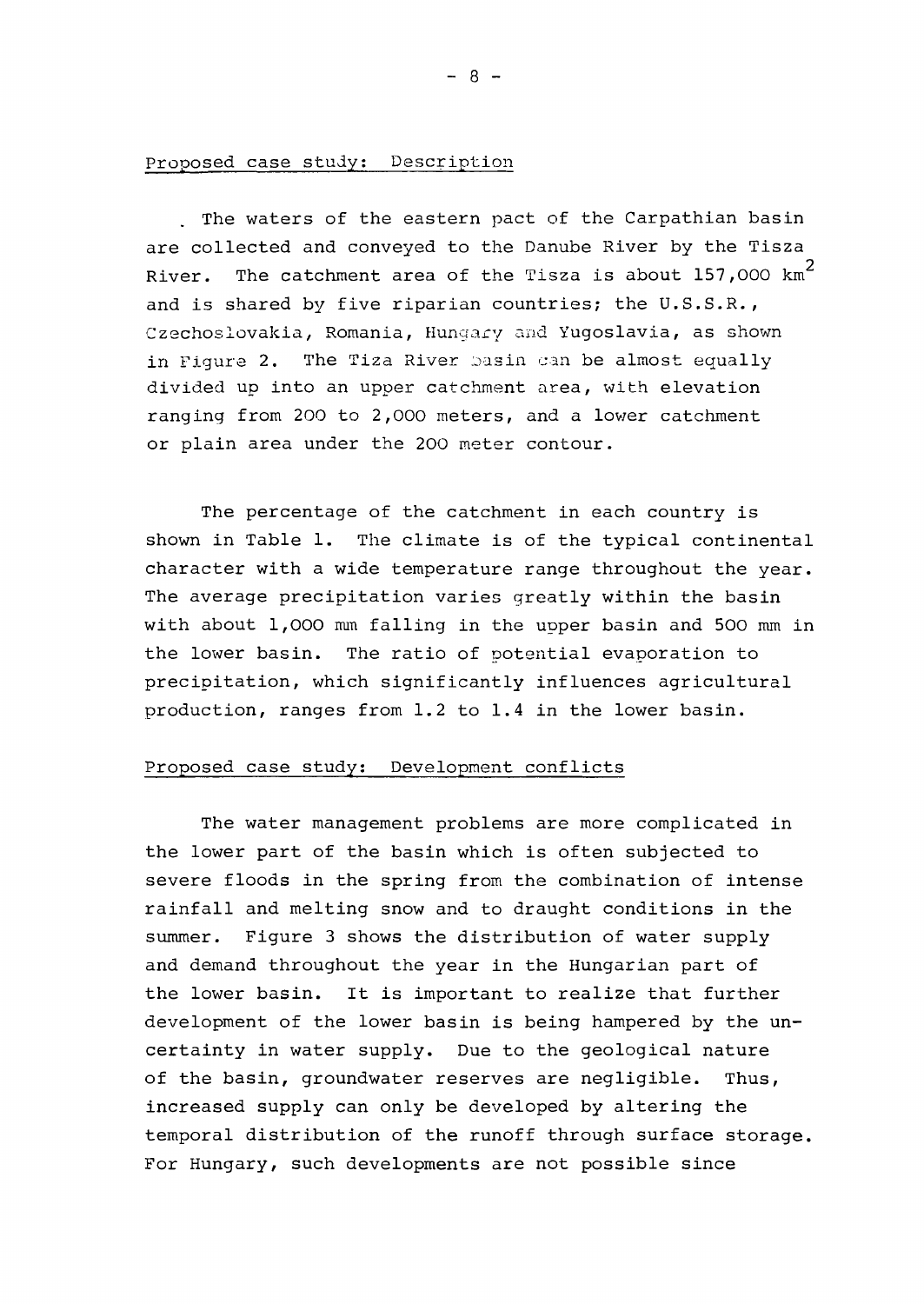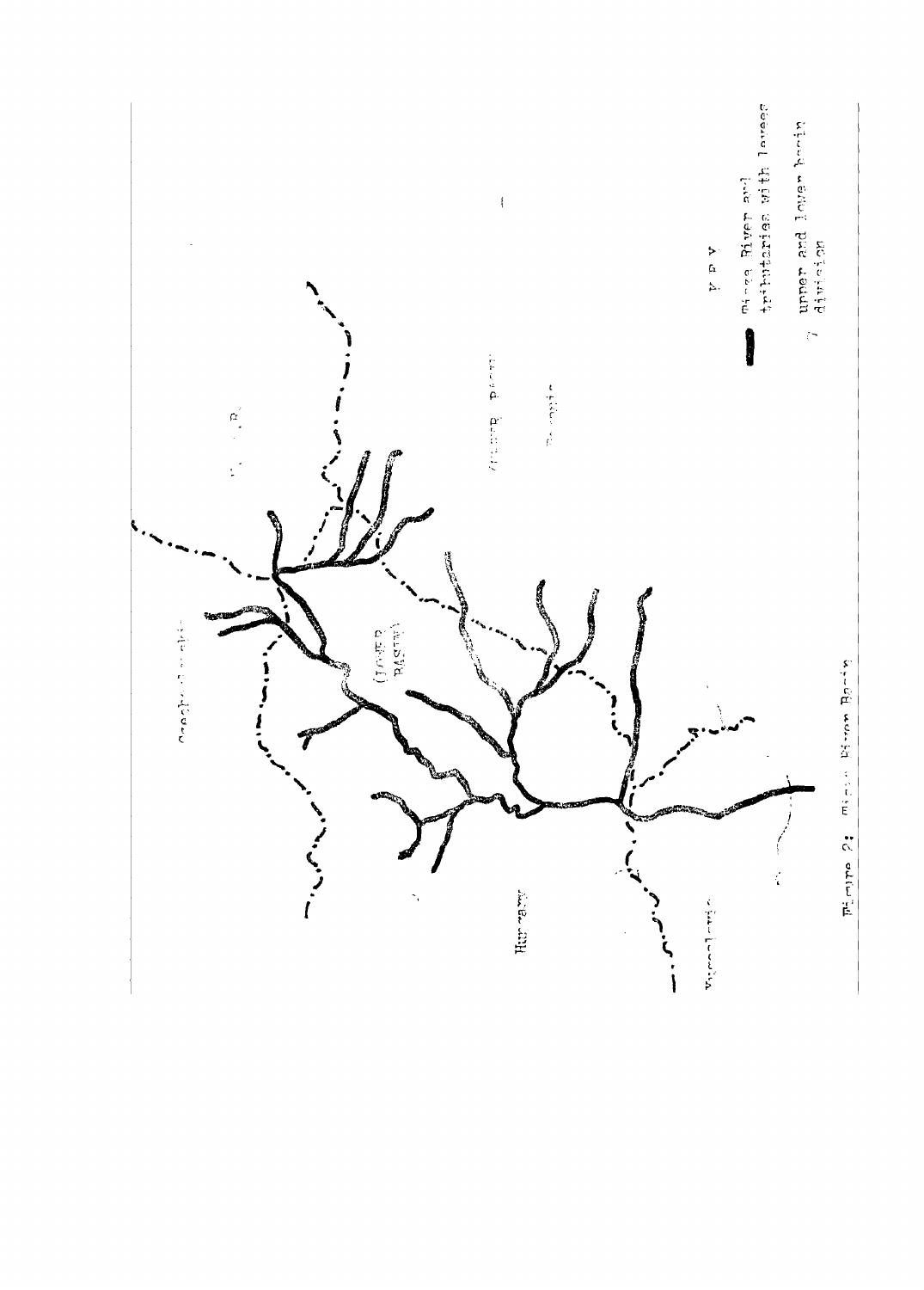# Table 1.

 $\mathcal{L}^{\text{max}}_{\text{max}}$  and  $\mathcal{L}^{\text{max}}_{\text{max}}$ 

## % AREA IN UPPER AND LOWER BASIN

## FOR EACH RIPARIAN COUNTRY

|                | % in lower<br>Basin | % in upper<br>Basin | % of total<br>Basin |
|----------------|---------------------|---------------------|---------------------|
|                |                     |                     |                     |
| Hungary        | 978                 | $3\,$               | (29.68)             |
| Romania        | 26.7%               | 73.3%               | (46.08)             |
| U.S.S.R.       | 25%                 | 75%                 | (8.1)               |
| Czechoslovakia | $21$ %              | 76%                 | (9.98)              |
| Yugoslavia     | 96%                 | $7\,$ s             | (6.4%)              |

Area of catchment 156.4 Km<sup>2</sup>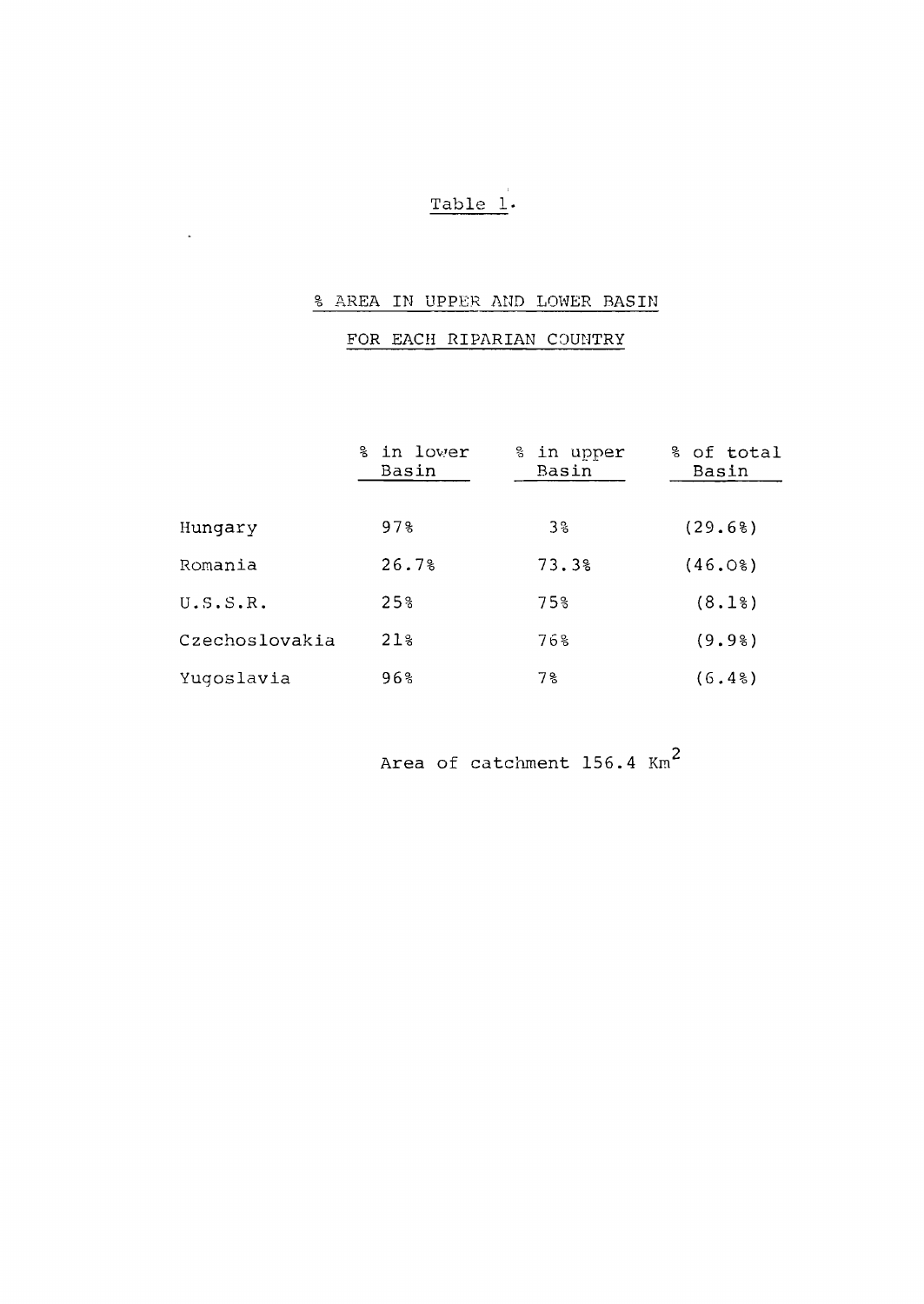

 $\overline{t}$ 

 $\overline{a}$ 

Figure S: Expected Supply and Expected Demand throughout the Year. (Hungary)

 $\ddot{\phantom{a}}$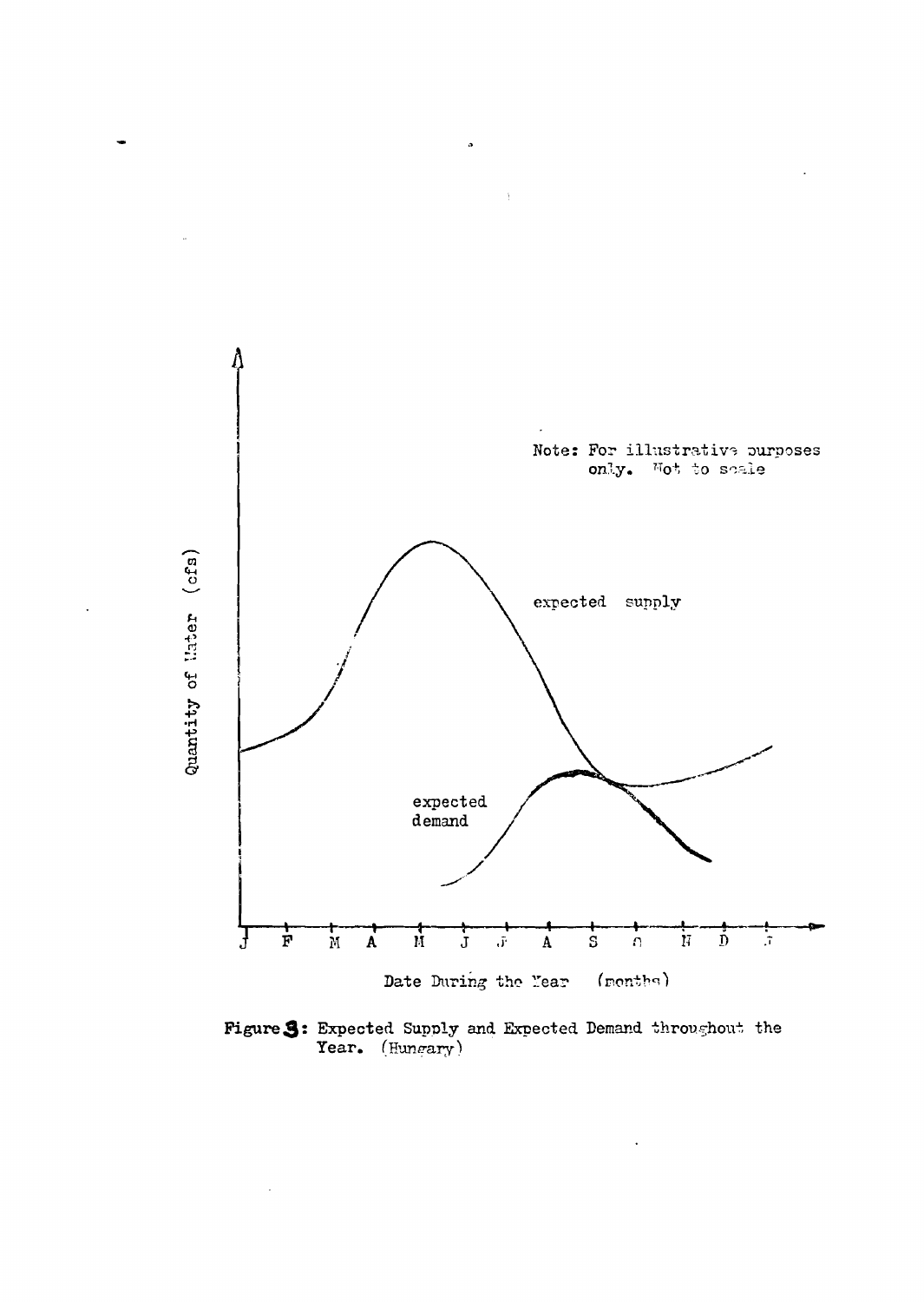Hungary's portion of the basin contains no reservoir sites.

The flood problem is especially critical because their occurrence severely disrupts the economic and social patterns of the countries involved. Hungary and Romania have built and continue to build extensive levee systems. The Hungarian portion of the basin has 4,200 Km and channelization of the river has reduced the length of the Hungarian portion of the Tisza from 1,000 km. to 597 km. Owing to the complex hydrologic phenomena involved, the construction of flood levees has not reduced the peak flood levels, as can be seen in Figure 4 Continued flood levee developments are having adverse impacts on the lower reaches of the Tisza River to the point that socio-economic development may have to be curtailed. The realization that levee protection is inherently <sup>a</sup> local solution has not received the wide attention it deserves, and planning strategies based on levee construction tend to be, in the long-run, extremely inefficient.

The problems facing development in the Tisza basin, are the necessity of controlling floods and the better utilization of the limited water resources. The limited number of local planning strategies and the numerous joint strategies makes the Tisza basin an ideal case study region for which the procedures of resource sharing can be applied.

#### Work Plan

The main objective of the proposed study is to demonstrate how basin wide cooperative planning techniques can lead to better utilization of international river basins and to investigate operation procedures for resource sharing and cooperative development. The proposed case study forms an integral part of the research effort as the applicability of techniques for cooperative planning to realistic situations is of prime importance.

 $-9 -$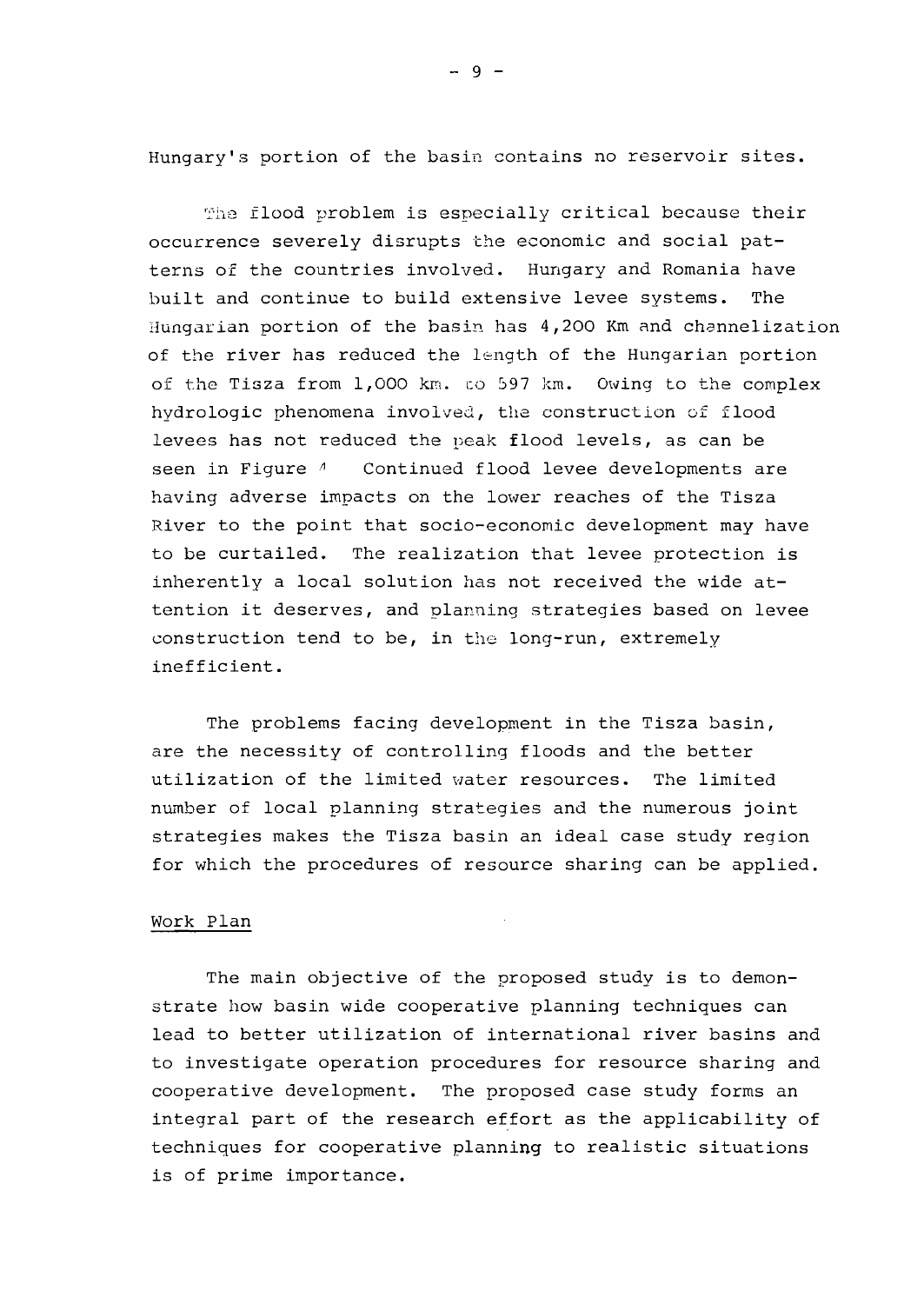



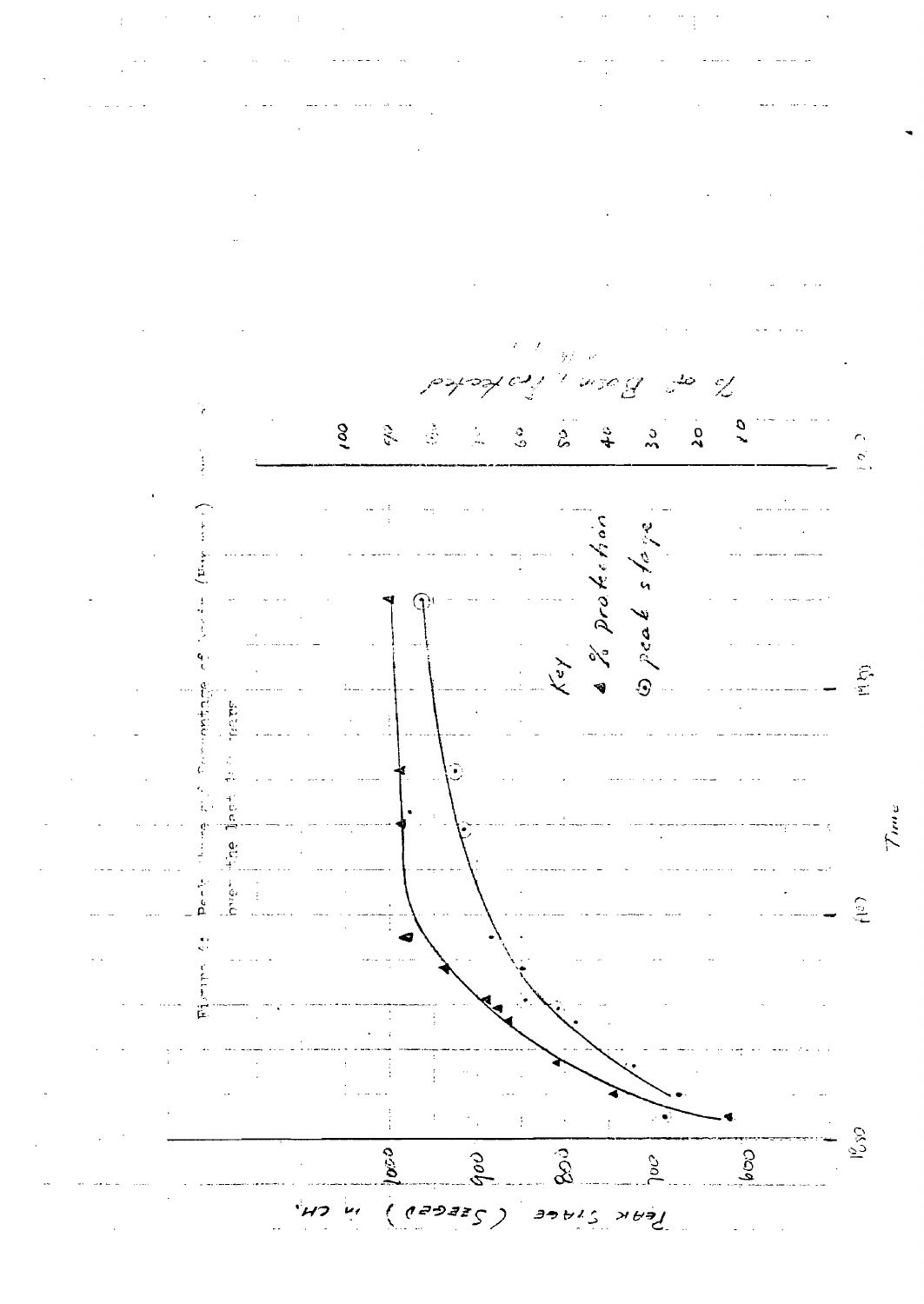It is proposed that this research be conducted over <sup>a</sup> two year period. At the time of project initiation, it is hoped that counter-groups, from the riparian countries, interested in the study will be identified and brought together in workshop sessions in Laxenburg over the course of the project.

The workshops will have two main goals: one, to provide <sup>a</sup> focus upon the project for both IIASA staff and the counter groups; and two, to provide a means for testing alternative techniques with feedback so that techniques which appear most promising can be concentrated upon.

An initial workshop (about one week's duration) will be held four to six months into the project and will utilize some very simple hydrologic and conflict resolution models. During this initial workshop communication will be initiated among all interested groups with an attempt made at developing an awareness of the problem. The workshop will help focus and define more clearly the direction of the conflictresolution research than is possible at this time. This "workshop approach" has already been successfully used at IIASA (Franz and Holling, 1974) in simular projects. During the course of research the simple models will be more fully developed and alternative models proposed in cooperation with the counter groups.

The project hopes to utilize the unique international character of IIASA in the formulation of the counter groups. At present the Water Resources Project has cooperative research agreements with both the Soviet Academy of Sciences, subcommittee on Water Resources, and the Hungarian Water Authority. It is felt that the research project can draw upon these research agreements in the formulation of the case study and the participation of effective counter groups.